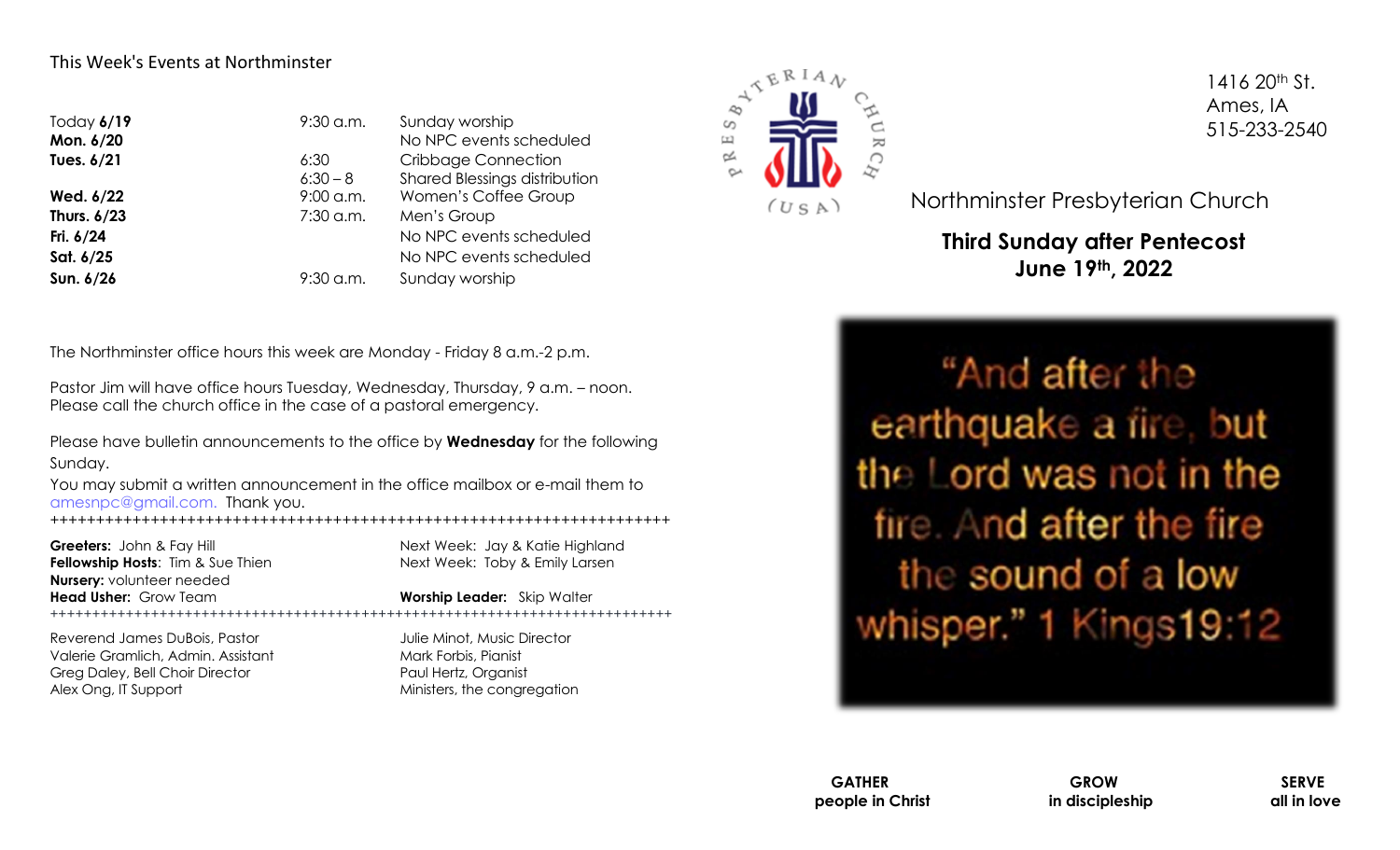#### *\*Please stand if able.*

#### **Prelude**

| Improvised Quodlibet on Seven Hymns<br>Hymns #169, 291, 329, 626, 731, 819, 824                                                                                                                             | arr. Paul Hertz             |  |  |  |
|-------------------------------------------------------------------------------------------------------------------------------------------------------------------------------------------------------------|-----------------------------|--|--|--|
| Welcome<br>Rev. Gordon Moen                                                                                                                                                                                 |                             |  |  |  |
| *Call to Worship: Psalm 42:1-4                                                                                                                                                                              | Skip Walter, Worship Leader |  |  |  |
| As a deer longs for flowing streams, so my soul longs for you, O God.                                                                                                                                       |                             |  |  |  |
| My soul thirsts for God, for the living God. When shall I come and<br>behold the face of God?                                                                                                               |                             |  |  |  |
| My tears have been my food day and night, while people say to me<br>continually, "Where is your God?"                                                                                                       |                             |  |  |  |
| These things I remember, as I pour out my soul: how I went with the<br>throng, and led them in procession to the house of God, with glad<br>shouts and songs of thanksgiving, a multitude keeping festival. |                             |  |  |  |
|                                                                                                                                                                                                             |                             |  |  |  |
| *Opening Hymn                                                                                                                                                                                               | "As the Deer"<br>#626       |  |  |  |
| <i><b>*Time for Silent Confession</b></i>                                                                                                                                                                   |                             |  |  |  |
| <i><b>*Declaration of Forgiveness</b></i><br>Believe the good news! In Jesus Christ, we are forgiven.                                                                                                       |                             |  |  |  |
| Announcements                                                                                                                                                                                               |                             |  |  |  |
| *Passing the peace of Christ                                                                                                                                                                                |                             |  |  |  |

Lord, in your mercy, **hear our prayers.**

### **Offertory**

*Toccata mistica sopra Sicut cervus* (Mystical Toccata on "As the Deer") Carlotta Ferrari (b. 1973)

| *Response:<br><i><b>*Prayer of Dedication</b></i>                | "Praise God, from Whom All Blessings Flow" | #609                                                    |  |  |
|------------------------------------------------------------------|--------------------------------------------|---------------------------------------------------------|--|--|
| *Hymn                                                            | Lord Speak to Me That I May Speak"         | #722                                                    |  |  |
| Scripture Readings<br>Psalm 46<br>1 Kings 19:1-15a               |                                            |                                                         |  |  |
| Message:                                                         | "The Silent Treatment"                     | Rev. Gordon Moen                                        |  |  |
| *Affirmation of Faith<br>pg.35, hymnal<br><b>Apostle's Creed</b> |                                            |                                                         |  |  |
| <i><b>*Closing Hymn:</b></i>                                     | "Bless the Lord" (10,000 Reasons)          | #740                                                    |  |  |
| *Lord's Prayer                                                   |                                            | Hymnal p.35                                             |  |  |
| <i><b>*Benediction</b></i>                                       |                                            |                                                         |  |  |
| <b>Postlude</b>                                                  | Bless The Lord O My Soul (Psalm 103:3)     | Mikhail Ippolitov-Ivanov (1859-1935)<br>arr. Paul Hertz |  |  |